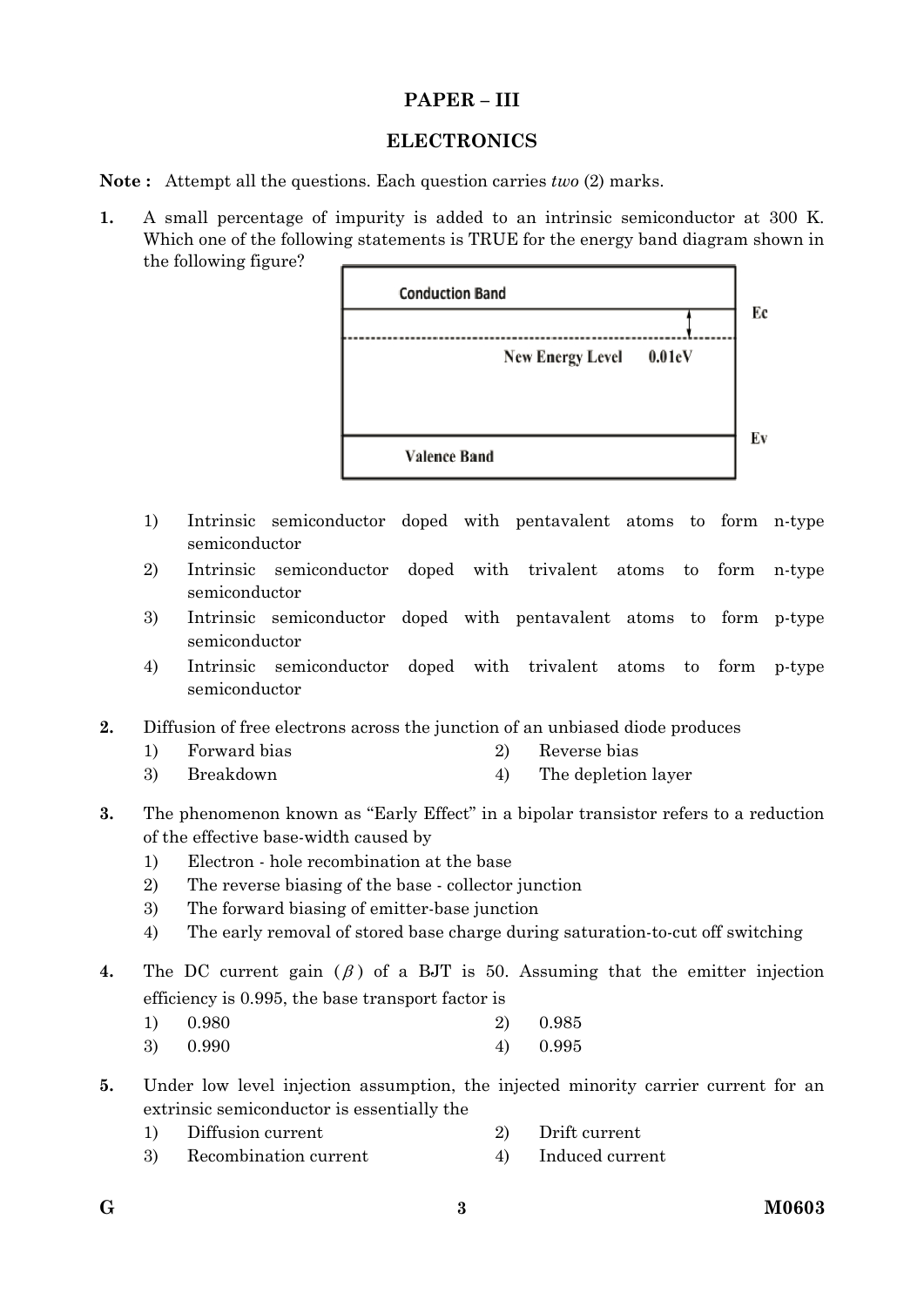- **6.** The values of voltage  $(V<sub>D</sub>)$  across a tunnel-diode corresponding to peak and valley currents are  $V_p$ ,  $V_p$  respectively. The range of tunnel-diode voltage for  $V_p$  which the slope of its I-V<sub>D</sub> characteristics is negative would be,
	- 1)  $V_D < 0$ <br>
	3)  $V_p \le V_D < V_V$ <br>
	4)  $V_D \ge V_V$ 3)  $V_p \le V_D < V_V$  4)
- **7.** The drain of an n-channel MOSFET is shorted to the gate so that  $V_{GS} = V_{DS}$ . The threshold voltage ( $V_T$ ) of the MOSFET is 1 V. If the drain current (I<sub>D</sub>) is 1 mA for  $V_{GS}$  = 2 V, then for  $V_{GS}$  = 3 V, I<sub>D</sub> is
	- 1) 2 mA 2) 3 mA 3) 9 mA  $4)$  4 mA
- **8.** Which one of the following equations is valid for the circuit shown below?



1)  $I_3 + I_5 - I_6 + I_7 = 0$  2)  $I_3 - I_5 + I_6 + I_7 = 0$ 3)  $I_3 + I_5 + I_6 + I_7 = 0$  4)  $I_3 + I_5 + I_6 - I_7 = 0$ 

**9.** A discrete time signal  $x[n] = \delta[n-3] + 2\delta[n-5]$  has z-transform  $X(z)$ . If  $Y(z) = X(-z)$ is the *z*-transform of another signal  $y[n]$ , then

- 1)  $y[n] = x[n]$  2)  $y[n] = x[-n]$ 3)  $y[n] = -x[n]$  4)  $y[n] = -x[-n]$
- **10.** With 10 V dc connected at port A in the linear non reciprocal two port network shown below, the following were observed :
	- (i) 1  $\Omega$  connected at port B draws a current of 3 A
	- (ii) 2.5  $\Omega$  connected at port B draws a current of 2 A



For the above network, with 6 V dc connected at port A, 1  $\Omega$  connected at port B draws 7/3 A. If 8 V dc is connected to port A, the open circuit voltage at port B is,

- 1) 6 V 2)  $7 \text{ V}$ 3)  $8 \text{ V}$  4)  $9 \text{ V}$
-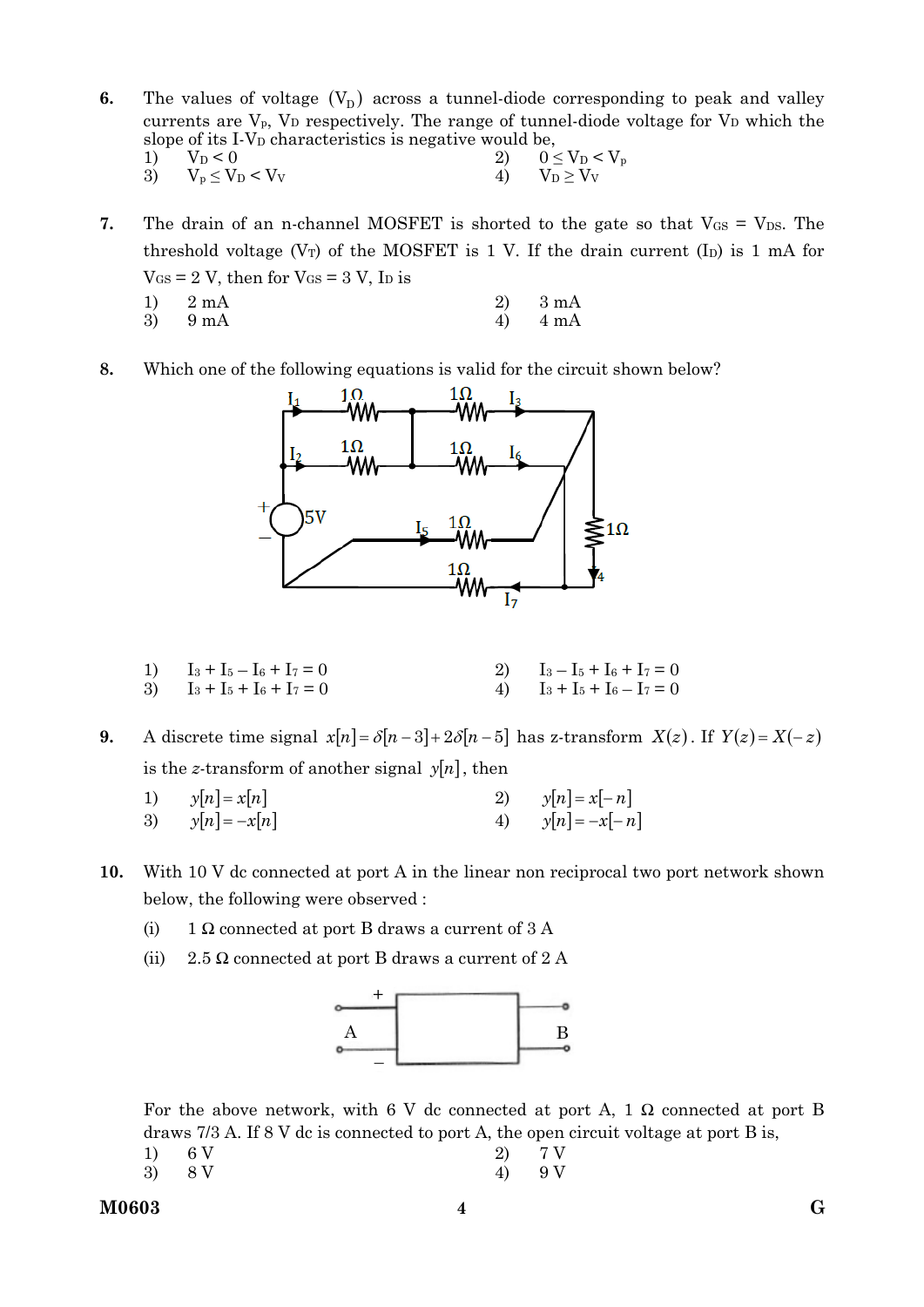**11.** For the circuit shown in the figure, the time constant RC = 1 ms. The input voltage is  $v_i(t) = \sqrt{2} \sin 10^3 t$ . The output voltage  $v_0(t)$  is equal to,



**12.** A 2 mH inductor with some initial current can be represented as shown below, where s is the Laplace Transform variable. The value of initial current is



| 1) $0.5 \text{ A}$ | 2) $2.0 \text{ A}$ |
|--------------------|--------------------|
| 3) $1.0 \text{ A}$ | 4) $0.0 \text{ A}$ |

**13.** To get the Norton current, you have to

1) short the load resistor

- 2) open the load resistor
- 3) short the voltage source
- 4) open the current source

**14.** The Dirac delta function  $\delta(t)$  is defined as

1) 
$$
\delta(t) = \begin{cases} 1 & t = 0 \\ 0 & otherwise \end{cases}
$$
  
2) 
$$
\delta(t) = \begin{cases} \infty & t = 0 \\ 0 & otherwise \end{cases}
$$
  
3) 
$$
\delta(t) = \begin{cases} 1 & t = 0 \\ 0 & otherwise \end{cases}
$$
 and 
$$
\int_{-\infty}^{\infty} \delta(t) dt = 1
$$
  
4) 
$$
\delta(t) = \begin{cases} \infty & t = 0 \\ 0 & otherwise \end{cases}
$$
 and 
$$
\int_{-\infty}^{\infty} \delta(t) dt = 1
$$

$$
\mathbf{G}^{\prime}
$$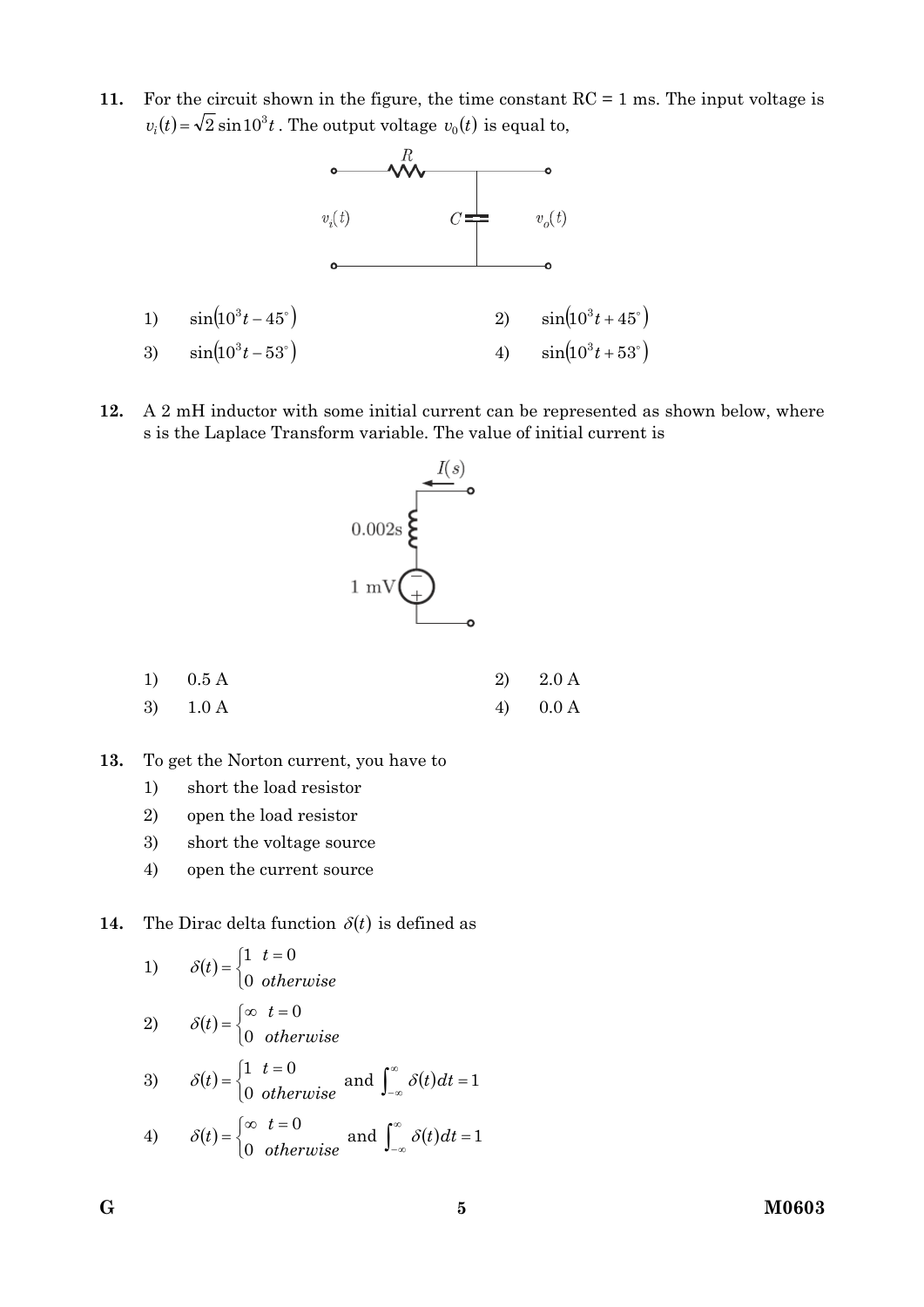**15.** The asymptotic Bode magnitude plot of a lead network with its pole and zero on the left half of the s-plane is shown in the adjoining figure. The frequency at which the phase angle of the network is maximum (in rad/s) is,



**16.** In the voltage regulator shown in the figure, the load current can vary from 100 mA to 500 mA. Assuming that the Zener diode is ideal (i.e., the Zener knee current is negligibly small and Zener resistance is zero in the breakdown region), the value of R is



- **17.** A differential amplifier has a common mode gain of 0.02. It has +200 mV signals applied to each of the inputs. The amplitude of the output signal is
	- 1) 0 V 2) 8 mV  $3)$  4 mV 4) none of the above
- **18.** For the BJT circuit shown, assume that the  $\beta$  of the transistor is very large and  $V_{BE} = 0.7$  V. The mode of operation of the BJT is,

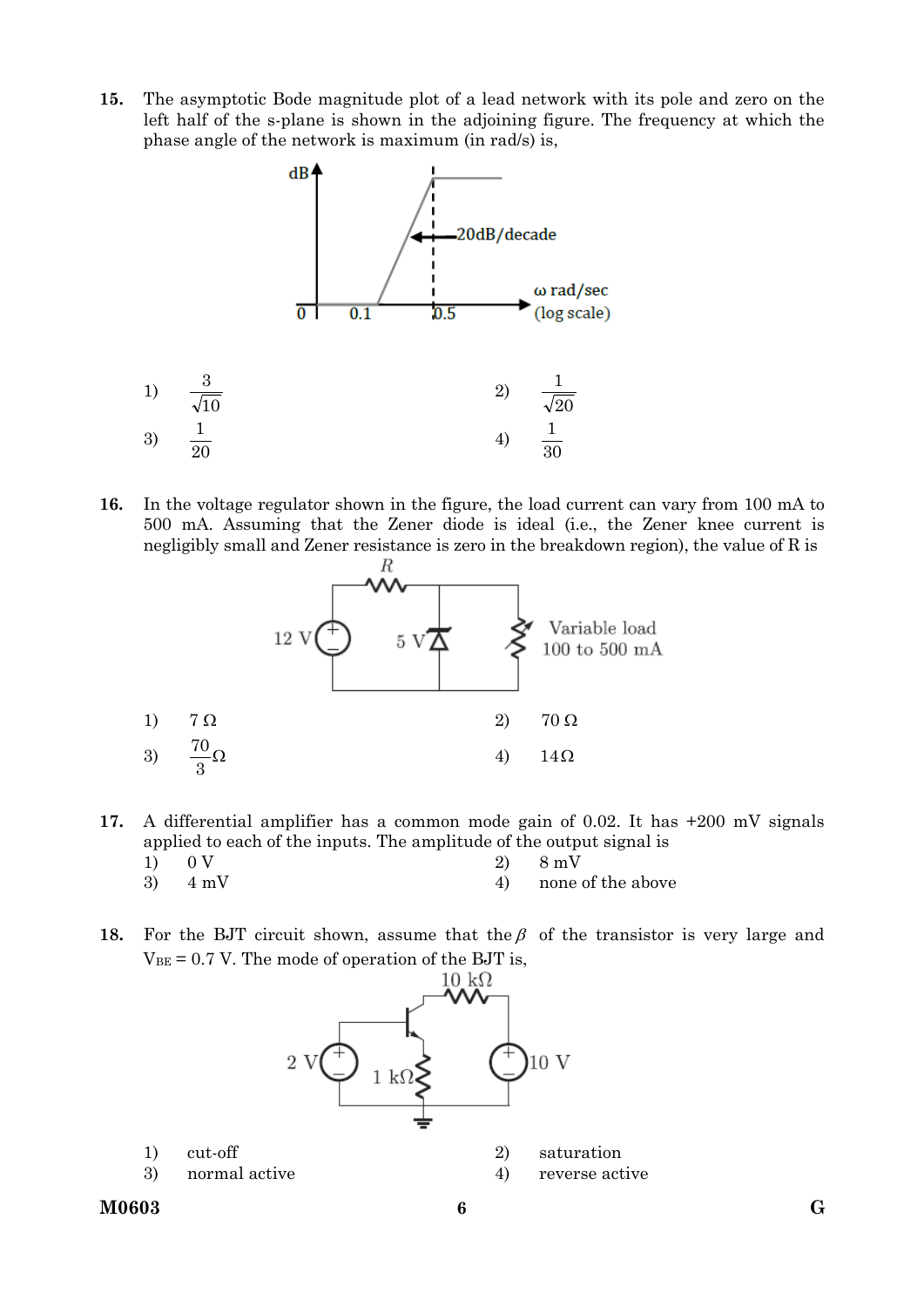**19.** Assuming the OP-AMP to be ideal, the voltage gain of the amplifier shown below



**20.** The transfer characteristic for the precision rectifier circuit shown below is (assume ideal OP-AMP and practical diodes)



**G 7 M0603**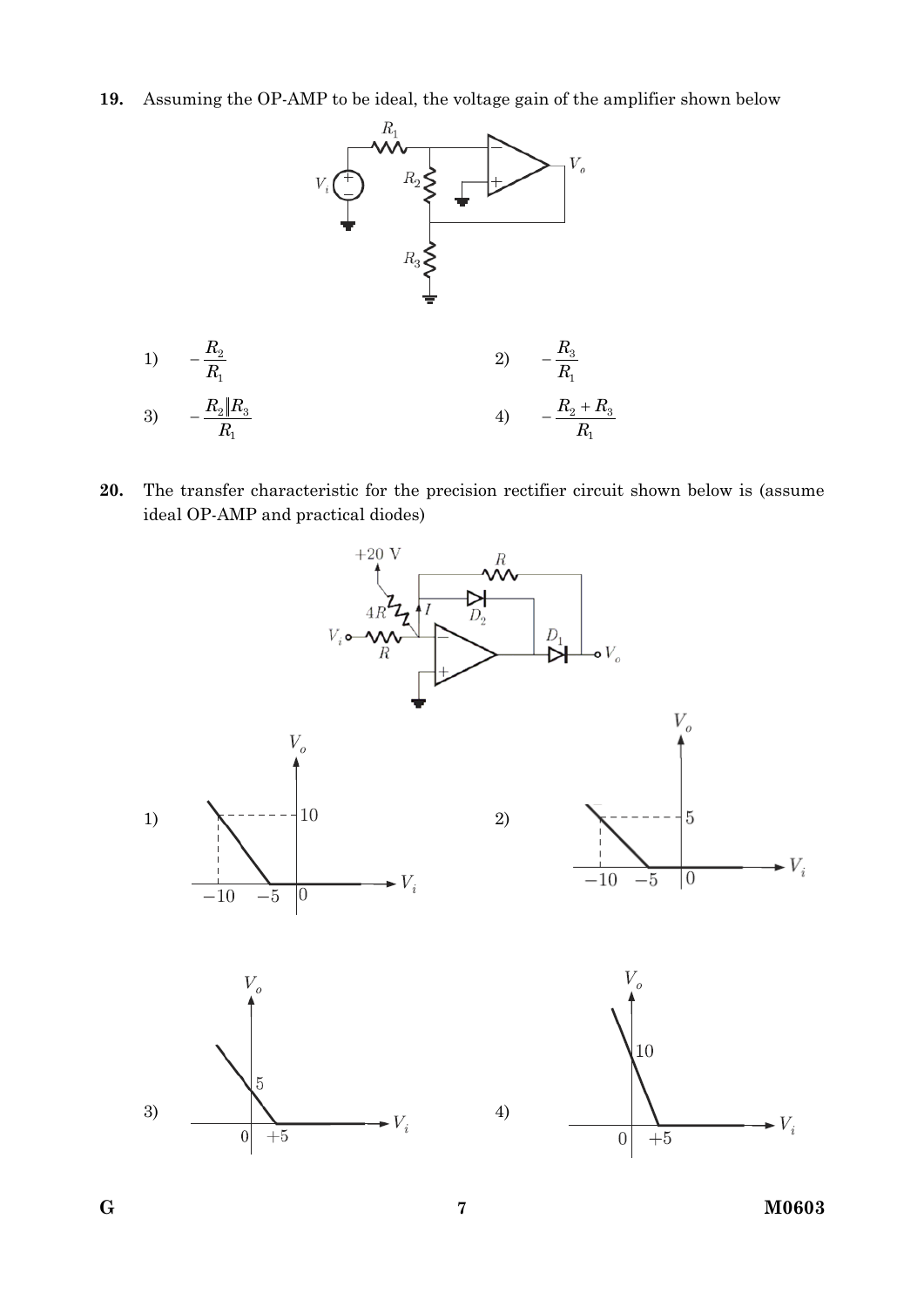**21.** Consider the op-amp circuit shown in the figure below



If  $V_1 = 0.2$  V,  $V_2 = 0.6$  V, and  $V_0 = -7$  V and the op-amp is ideal, the value of the  $R_1$  is

- 1)  $5 \text{ k}\Omega$  2)  $10 \text{ k}\Omega$
- 3)  $15 k\Omega$  4)  $20 k\Omega$
- 22. In the circuit shown below the op-amps are ideal. The V<sub>out</sub> in Volts is given as,



| $1)$ 4 |  | 2) 6  |  |
|--------|--|-------|--|
| 3) 8   |  | 4) 10 |  |

**23.** The circuit shown in the figure is,



- 
- 3) high pass filter 4) low pass filter
- 1) all pass filter 2) band pass filter
	-
- **M0603 G 8**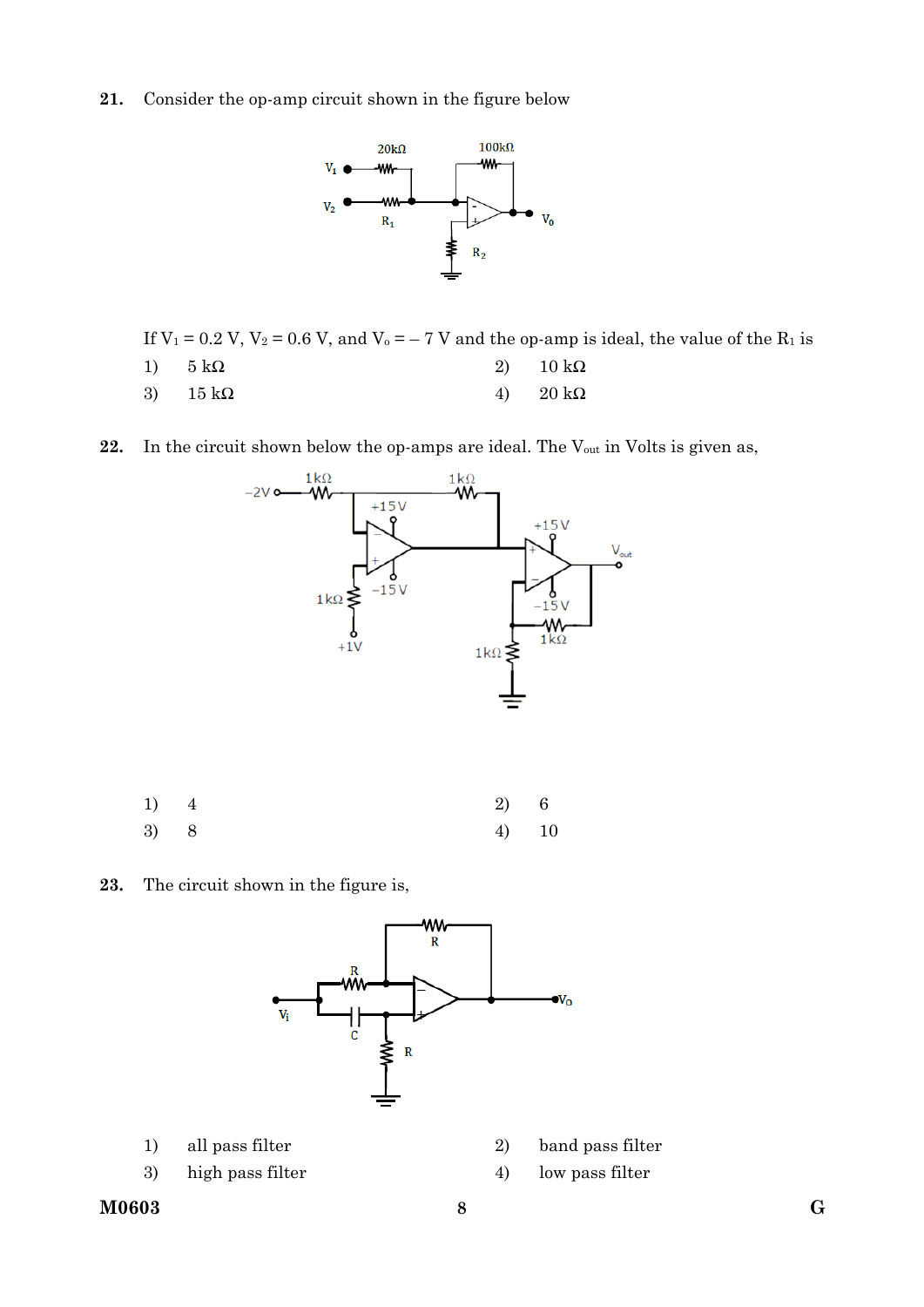**24.** Consider the two cascaded 2 to 1 multiplexers as shown in the figure. The minimum sum-of-products form of output X is,



**25.**  $X = 01110$  and  $Y = 11001$  are two 5-bit binary numbers represented in two's complement format. The sum of X and Y represented in two's complement format using 6 bits is

| 1) | 100111 | 2) 001000 |
|----|--------|-----------|
| 3) | 000111 | 101001    |

**26.** Which of the following Boolean expressions correctly represents the relation between P, Q, R and M1?



- 1)  $M_1 = (P \t{OR} \t{Q}) \t{XOR} \t{R}$
- 2)  $M_1 = (P \text{ AND } Q) \text{ XOR } R$
- 3)  $M_1 = (P \text{ NOR } Q) \text{ XOR } R$
- 4)  $M_1 = (P XOR Q) XOR R$

**27.** The NAND gate is known as an universal gate because

- 1) it can be used an inverter
- 2) AND operation can be realized using NAND gates
- 3) it is simple to use
- 4) AND, OR and NOT operations can be realized using NAND gates

**28.** A ring counter consisting of six flip-flops will have

- 1) 5 states 2) 10 states
- $3)$  16 states 4)  $32$  states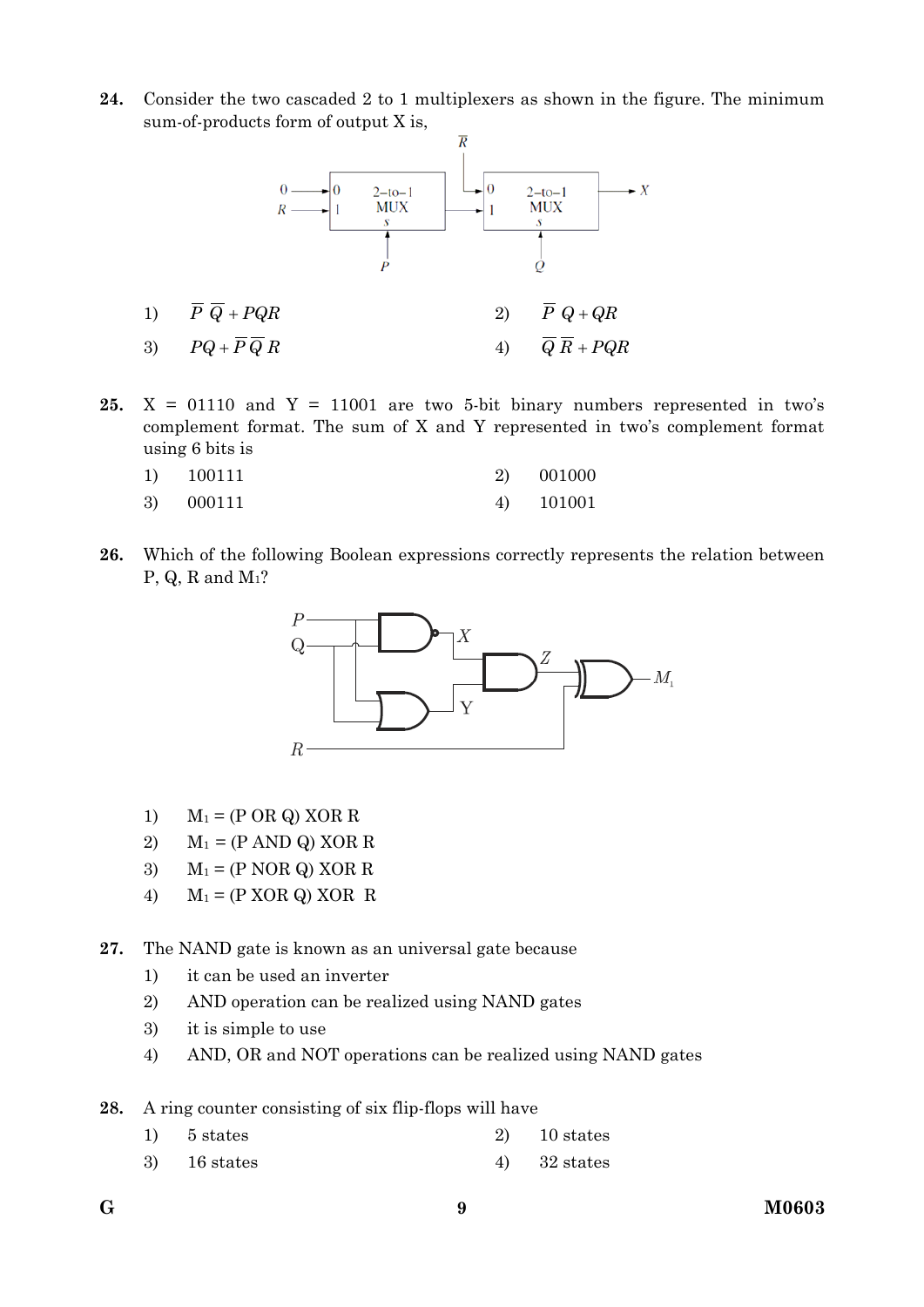**29.** A CMOS implementation of a logic gate is shown in the following figure : The Boolean logic function realized by the circuit is



- **30.** A 4-bit successive approximation type of ADC has an input range of 0 to 15 volts. The output bit  $D_1$  next to the LSB has a stuck-at-zero fault. The pair of input voltages that produces the same output code word is
	- 1)  $2 \text{ V}$  and  $4 \text{ V}$   $2)$   $4 \text{ V}$  and  $6 \text{ V}$  $3)$  1 V and 2 V 4) 8 V and 9 V
	-
- 
- **31.** When the output Y in the below circuit is '1', it implies that the Data has



- 1) changed from '0' to '1'
- 2) changed from '1' to '0'
- 3) changed from '0' to '1' or from '1' to '0'
- 4) not changed
- **32.** Consider the following 8085 program fragment. Program :

 MVI A, 05H ; MVI B, 05H ; PTR: ADD B ; DCR B JNZ PTR ; ADI 03H ; HLT ;

What will be the content of accumulator after the above instructions are executed?

| 1) 17H | 2) 20H |
|--------|--------|
| 3) 23H | 4) 05H |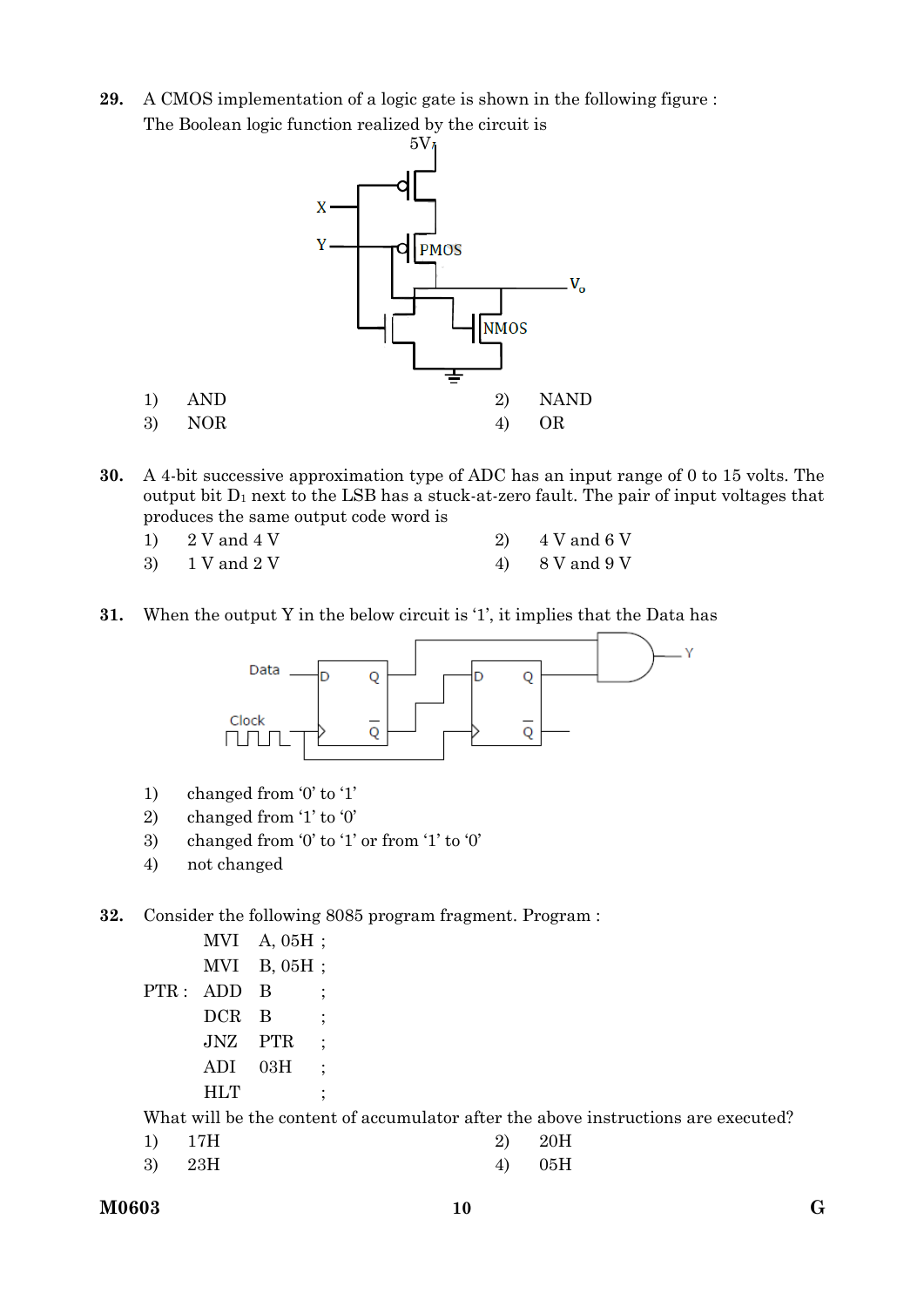**33.** Which of the following pairs of microprocessor pins is used to request and acknowledge a DMA transfer?

- 1) READY and RESET 2) HOLD and HLDA
- 3) INTR and INTA 4) RD and WR

**34.** Which of the following 8085 instructions affect 'CY' flag only?

- (A) CMC
- (B) RAR
- (C) DAD
- (D) INX H
- 1) (D) only 2) (B) and (D) only
- 3) (A), (B) and (C) only  $\qquad \qquad$  4) All instructions
- **35.** Which of the following modes of operation of the 8253 Timer/Counter generates interrupts at regular interval of time?
	- 1) mode-0 2) mode-1
	- $3) \qquad \text{mode-}2 \qquad \text{4)} \qquad \text{mode-}3$
- **36.** An ADC is interfaced with a microprocessor as shown in the figure. All signals have been indicated with typical notations. Acquisition of one sample of analog input signal by the microprocessor involves



- 1) one read cycle only
- 2) one write cycle only
- 3) one write cycle followed by one read cycle
- 4) one read cycle followed by one write cycle
- **37.** Which of the following serial port modes of 8051 support 8N1 asynchronous serial communication format?

| 1)<br>mode-0 |  |  | $2)$ mode-1 |
|--------------|--|--|-------------|
|--------------|--|--|-------------|

3) mode-2 4) mode-3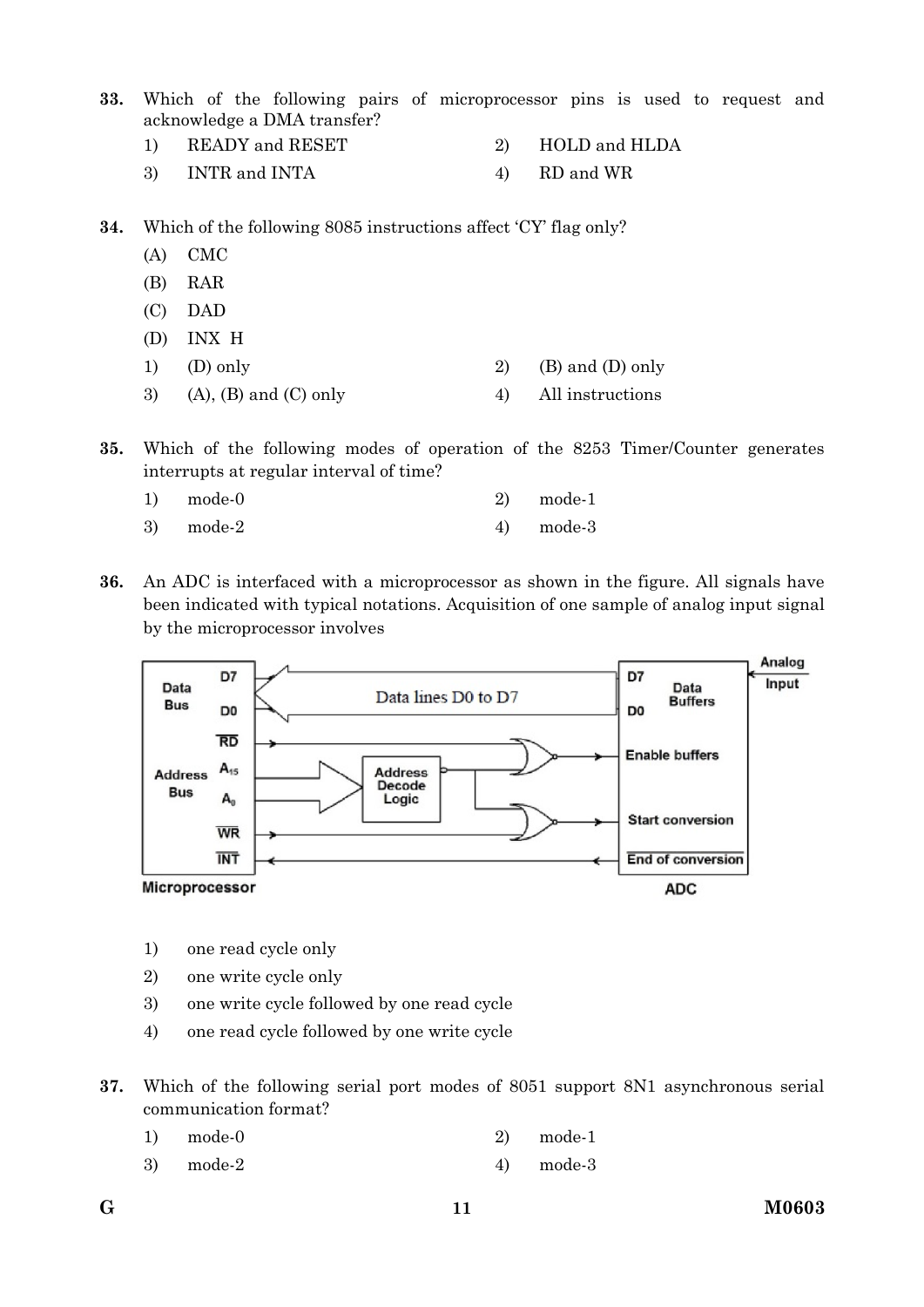**38.** Consider the 8085 assembly language program fragment given below :

| 3000H     | MVI A, 45H                                                                       |
|-----------|----------------------------------------------------------------------------------|
| 3002H     | MOV B, A                                                                         |
| 3003H     | <b>STC</b>                                                                       |
| 3004H     | CMC                                                                              |
| 3005H     | RAR                                                                              |
| 3006H     | XRA B                                                                            |
|           | What is the content of the accumulator after the execution of the above program? |
| 00H<br>1) | 45H<br>2)                                                                        |

- 3) 67H 4) E7H
- **39.** A memory mapped I/O interfacing circuit in a 8085 system to input data from an external device is shown in the figure.



Which one of the following instructions input the data from the I/O device?

| MVI A, F8H<br>$ -$ | IN F8H |  |
|--------------------|--------|--|
|--------------------|--------|--|

3) OUT F8H 4) LDA F8F8H

**40.** The class that acquires the properties of parent class is called ——————— class.

| 1) | base       | 2) inherited |
|----|------------|--------------|
|    | 3) derived | 4) public    |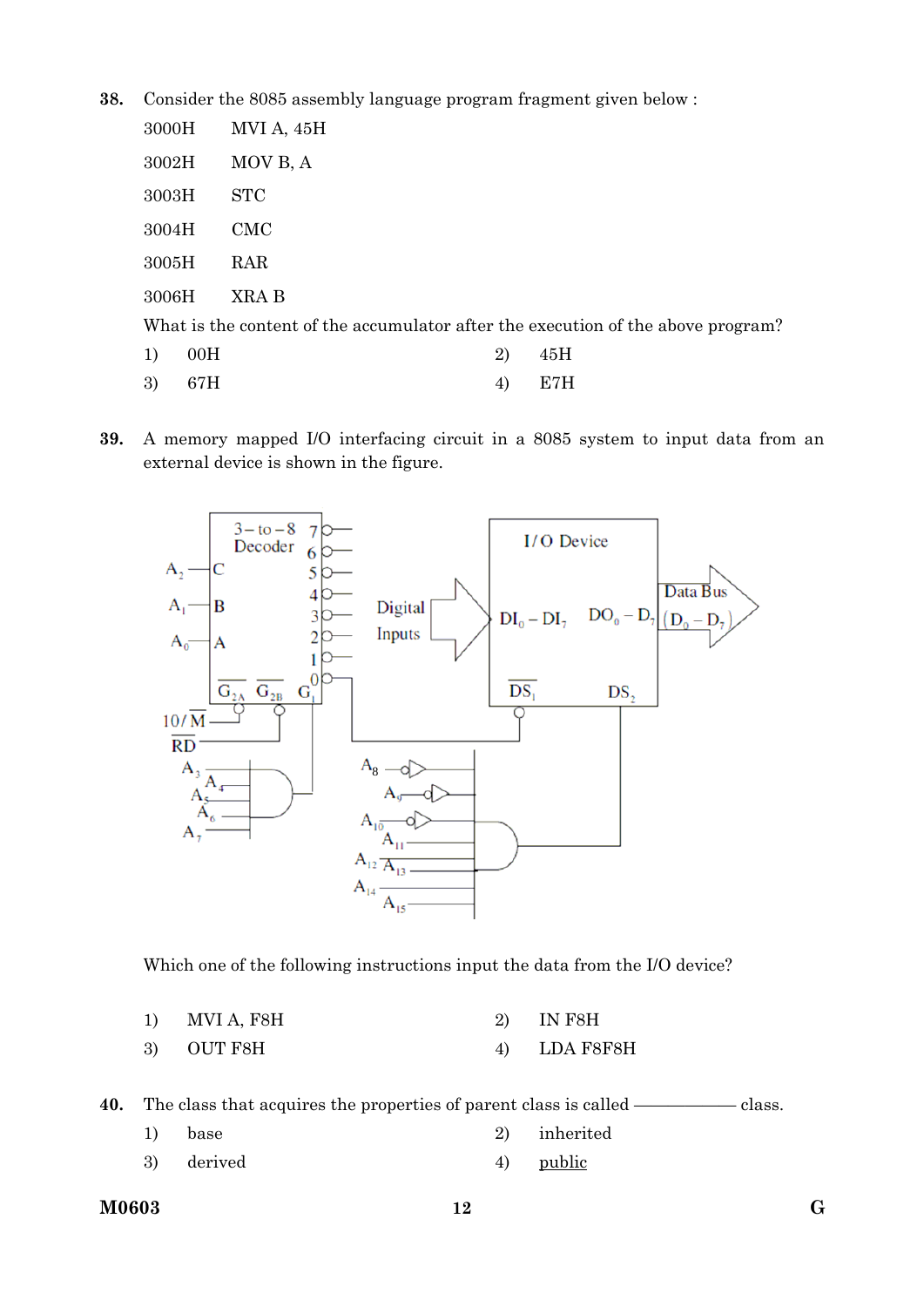```
41. Consider the following C program : 
          # include<stdio.h> 
          main( ) 
          { 
               int i; 
              int *pi = &i;
               scanf("%d",pi); 
              printf("%d\n\alpha", i+5);
          } 
    Which of the following statements is TRUE? 
    1) compilation fails 
    2) execution results in run-time error 
    3) on execution, the value printed is 5 more than the address of variable i 
    4) on execution, the value printed is 5 more than the integer value entered 
42. A —————— local variable preserves its variable between function calls. 
    1) extern 2) static 
    3) register 4) auto
43. Consider the 'C' Programme given below. 
          # include<stdio.h> 
          # include<conio.h> 
          main( ) 
          { 
              float a = 1.2345:
              printf("%x", a);
          } 
      What is the output of the above 'C' programme? 
    1) 0.2345 2) 1.2345 
     3) 1 4) 0
44. The Gunn diode oscillator
```
- 1) Is capable of generating continuous microwave power of the order of kilowatt
- 2) Generates frequencies which are below 100 MHz
- 3) Operates over a positive resistance characteristic
- 4) Depends on the formation of charge domain
- **45.** A reflex klystron is oscillating at the frequency of its resonant cavity. If the reflector voltage is made slightly less negative, the
	- 1) Oscillation will cease
	- 2) Output power would increase
	- 3) The frequency will decrease
	- 4) Bunching would occur earlier in time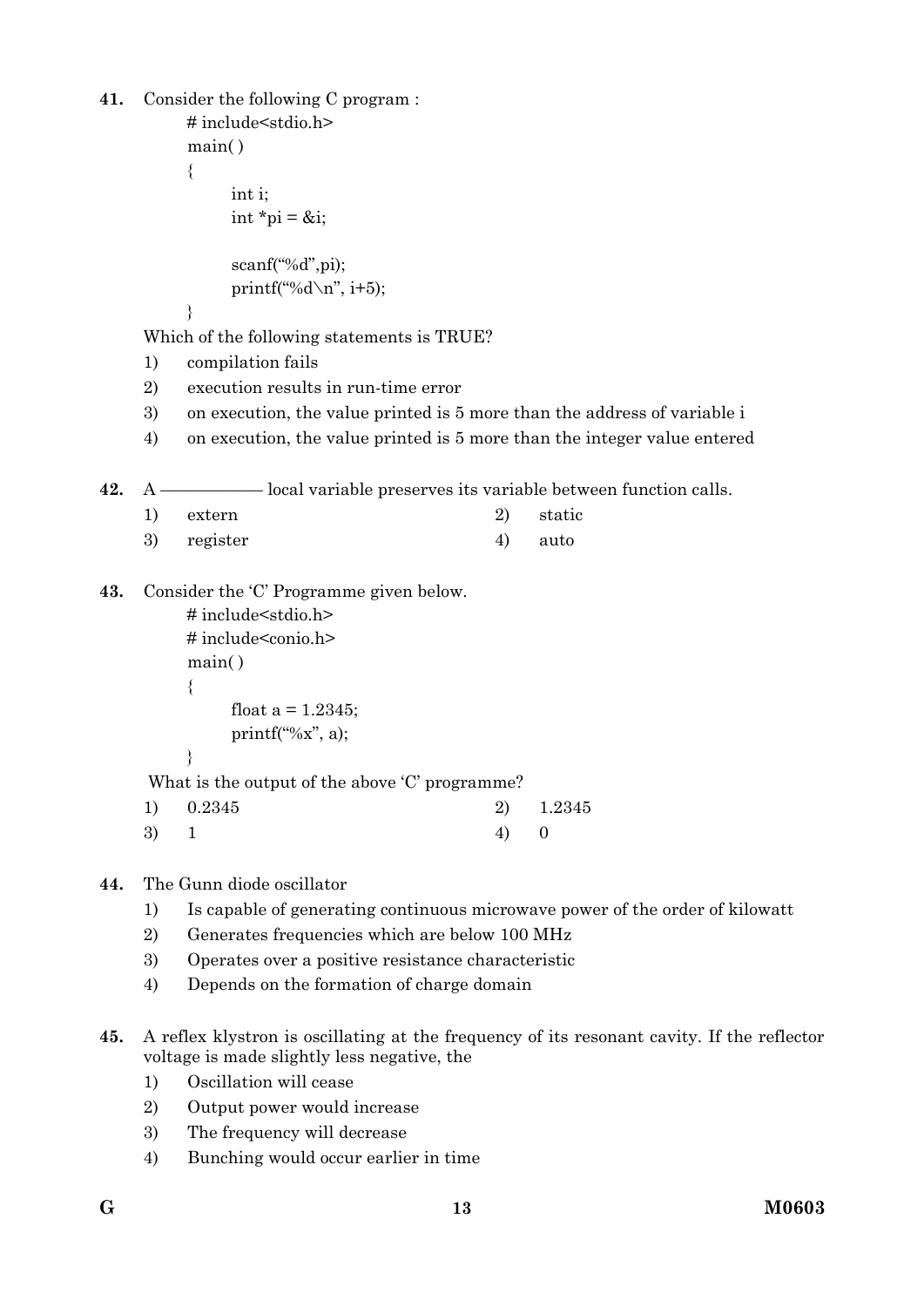**46.** The dc voltage on plate modulated class C amplifier is 8 kV. If the peak modulating voltage is 4 kV, the peak RF voltage delivered to load is

| $1)$ $32 \text{ kV}$ | 2) $12 \text{ kV}$ |
|----------------------|--------------------|
| 3) $0.5 \text{ kV}$  | 4) $24 \text{ kV}$ |

**47.** The frequency of operation of a dipole antenna cut to a length of 3.4 m

| $1)$ 88 MHz | 2) $44 \text{ MHz}$ |
|-------------|---------------------|
| $3)$ 22 MHz | $4)$ 11 MHz         |

**48.** If the carrier of a 100 percent modulated AM wave is suppressed, the percentage power saving will be

| 1) 50  | 2) 150   |
|--------|----------|
| 3) 100 | 4) 66.66 |

**49.** The IF is 455 kHz. If the radio receiver is tuned to 855 kHz, the local oscillator frequency is

| 1) $455 \text{ kHz}$ | 2) $1310 \text{ kHz}$ |
|----------------------|-----------------------|
| 3) 1500 kHz          | 4) $1520 \text{ kHz}$ |

- **50.** In the stabilize reactance modulator AFC system
	- 1) the discriminator must have a fast time constant to prevent demodulation
	- 2) the higher the discriminator frequency, the better the oscillator frequency stability
	- 3) the discriminator frequency must not be too low, or the system will fail
	- 4) phase modulation is converted into FM by the equalizer circuit

**51.** A 100 MHz carrier is frequency modulated by 10 KHz wave. For a frequency deviation of 50 KHz, calculate the modulation index of the FM signal.

| 1) 100 | 2) 50 |  |
|--------|-------|--|
|        |       |  |

3) 70 4) 90

**52.** Two multimode fibers with different core sizes but same numerical aperture are spliced together. Light is sent into the fiber with the smaller core. How about the splice loss?

- 1) The losses at the splice can be substantial, since the mode sets do not fit
- 2) There cannot be significant splice losses, since all light gets into the core of the second fiber
- 3) The losses at the splice can be substantial, since the mode sets fit
- 4) There can be significant splice losses, since all light gets into the core of the second fiber
- **53.** An optic fiber is made of glass with a refractive index of 1.55 and is clad with another glass with a refractive index of 1.51. Launching takes place from air. What numerical aperture does the fiber have?

| 1) 0.352 | 2) 0.532   |
|----------|------------|
| 3) 0.253 | 4) $0.523$ |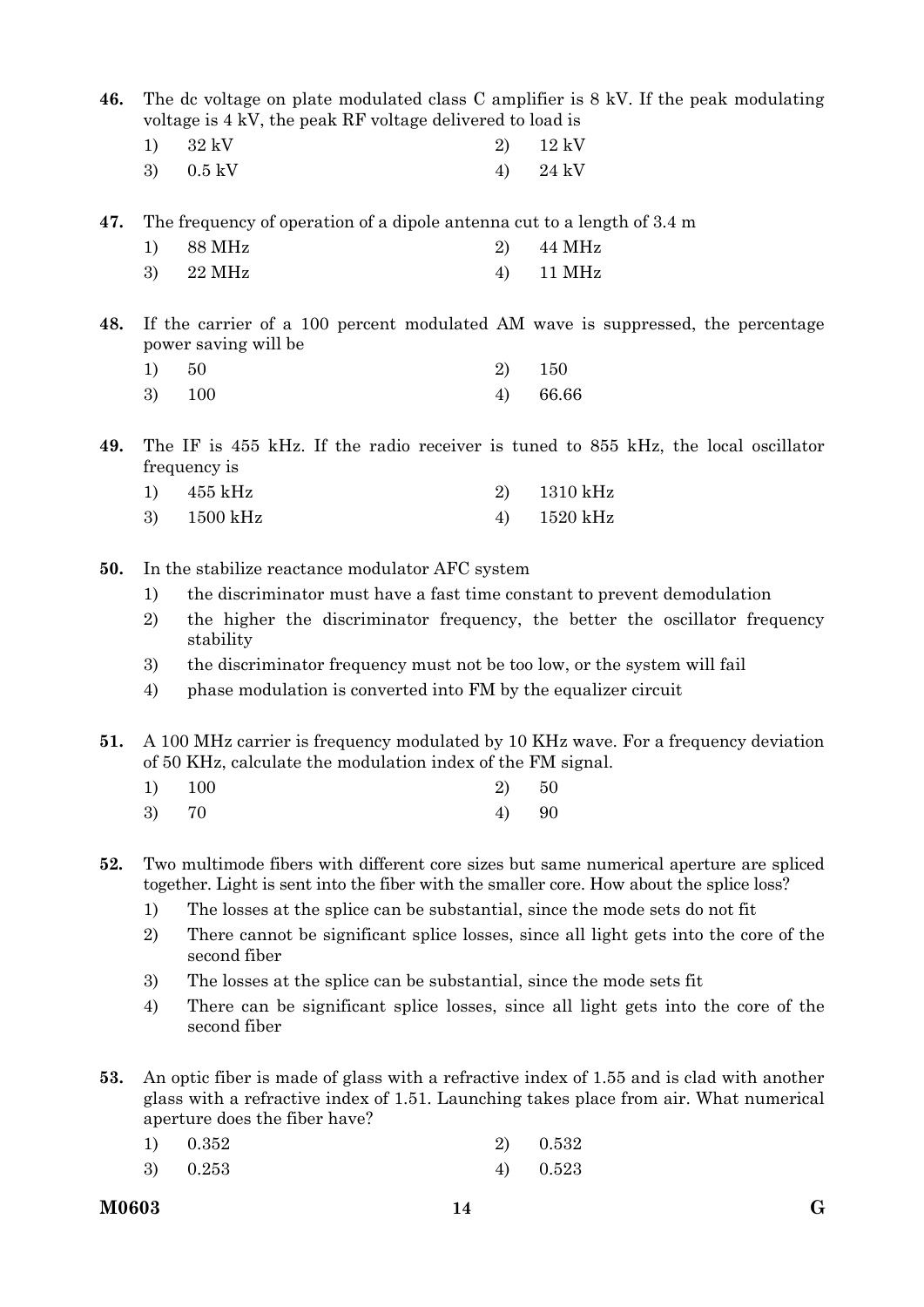| 54. |          | What are TM modes?                                                                                                                                                                                                                                               |    |                         |  |  |  |
|-----|----------|------------------------------------------------------------------------------------------------------------------------------------------------------------------------------------------------------------------------------------------------------------------|----|-------------------------|--|--|--|
|     | 1)       | When $Hz = 0$                                                                                                                                                                                                                                                    | 2) | When $Ez = 1$           |  |  |  |
|     | 3)       | When $Hz = 1$                                                                                                                                                                                                                                                    | 4) | When $Ez = 0$           |  |  |  |
| 55. |          | In a 100-ns pulse, $6 \times 10^6$ photons at a wavelength of 1300nm fall on an InGaAs<br>photo detector. On the average $5.4 \times 10^6$ electron-hole pairs are generated. What is<br>quantum efficiency?                                                     |    |                         |  |  |  |
|     | 1)       | 80%                                                                                                                                                                                                                                                              | 2) | 90%                     |  |  |  |
|     | 3)       | 70%                                                                                                                                                                                                                                                              | 4) | 50%                     |  |  |  |
| 56. |          | Any thyristor can be turned ON with                                                                                                                                                                                                                              |    |                         |  |  |  |
|     | 1)       | breakover                                                                                                                                                                                                                                                        | 2) | forward-bias triggering |  |  |  |
|     | 3)       | low-current drop-out                                                                                                                                                                                                                                             | 4) | reverse-bias triggering |  |  |  |
| 57. |          | When a crowbar is used with a power supply, the supply needs to have a fuse or                                                                                                                                                                                   |    |                         |  |  |  |
|     | 1)       | adequate trigger current                                                                                                                                                                                                                                         | 2) | holding current         |  |  |  |
|     | 3)       | filtering                                                                                                                                                                                                                                                        | 4) | current limiting        |  |  |  |
| 58. | 1)       | In a regulated power supply, two similar 15 V zeners are connected in series. The<br>input voltage is 45 V d.c. If each Zener has a maximum current rating of 300 mA,<br>what should be the value of the series resistance?<br>$20 \Omega$<br>$10\ \Omega$<br>2) |    |                         |  |  |  |
|     | 3)       | $40\ \Omega$                                                                                                                                                                                                                                                     | 4) | $50\ \Omega$            |  |  |  |
| 59. |          | A 4-pole induction motor, supplied by a slightly unbalanced three-phase 50 Hz source,<br>is rotating at 1440 rpm. The electrical frequency in Hz of the induced negative<br>sequence current in the rotor is                                                     |    |                         |  |  |  |
|     | 1)       | 100                                                                                                                                                                                                                                                              | 2) | 98                      |  |  |  |
|     | 3)       | 52                                                                                                                                                                                                                                                               | 4) | 48                      |  |  |  |
| 60. |          | A negative sequence relay is commonly used to protect                                                                                                                                                                                                            |    |                         |  |  |  |
|     | 1)       | an alternator                                                                                                                                                                                                                                                    | 2) | an transformer          |  |  |  |
|     | 3)       | a transmission line                                                                                                                                                                                                                                              | 4) | a bus bar               |  |  |  |
| 61. |          | The Q factor of a coil at the resonant frequency 1.5 MHz of an RLC series circuit is<br>150. The bandwidth is,                                                                                                                                                   |    |                         |  |  |  |
|     | 1)       | 225 MHz                                                                                                                                                                                                                                                          | 2) | 1.06 MHz                |  |  |  |
|     | 3)       | $10$ kHz                                                                                                                                                                                                                                                         | 4) | $1$ kHz                 |  |  |  |
| 62. | 1)<br>2) | An apparatus to capture ECG signals has a filter followed by a data acquisition<br>system. The filter that best suited for this application is<br>low pass with cutoff frequency 200 Hz<br>high pass with cutoff frequency 200 Hz                                |    |                         |  |  |  |
|     | 3)       | band pass with lower and upper cutoff frequencies 100 Hz and 200 Hz for its<br>pass band                                                                                                                                                                         |    |                         |  |  |  |
|     | 4)       | band reject filter with lower and upper cutoff frequencies 1 Hz and 200 Hz for<br>its stop band                                                                                                                                                                  |    |                         |  |  |  |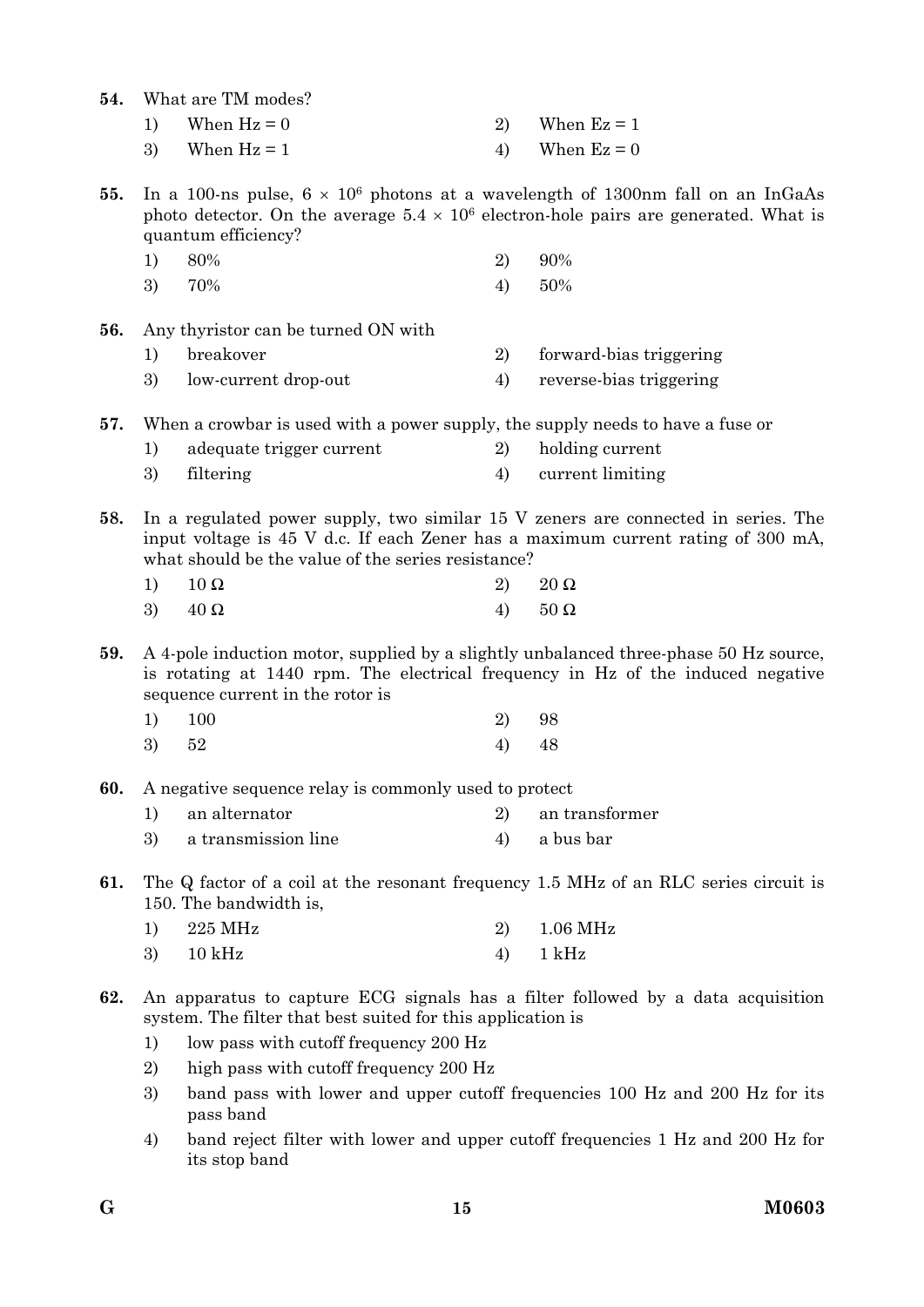**63.** The figure below shows various configurations of bonding a strain gauge to a cantilever subjected to a bending force F. Which configurations produce maximum change in resistance for the applied force?



- **64.** Which of following flowmeters measures flow in both direction and the measurement is not affected by changing fluid, viscosity, pressure, temperature, and density?
	- 1) Doppler flowmeter 2) Transit time flowmeter
	- 3) Electromagnetic flowmeter 4) None of the above

**65.** An LVDT is supplied with a sinusoidal voltage of amplitude 5V and frequency 1 kHz. The output is connected to an ac voltmeter. The reading of the voltmeter is 1V for a displacement of 1 mm from the null position. When the displacement is 1 mm in the opposite direction from the null position, the reading of the voltmeter is

- 1) 1 V 2)  $0.2$  V
- 3)  $+1 \text{ V}$  4)  $+5 \text{ V}$

**66.** In the potentiometer circuit shown in the figure, the expression for Vx is



**67.** A piezoelectric type accelerometer has a sensitivity of 100 mV/g. The transducer is subjected to a constant acceleration of 5 g. The steady state output of the transducer will be

| 1) 0 V             | 2) $100 \text{ mV}$ |
|--------------------|---------------------|
| 3) $0.5 \text{ V}$ | 4) 5V               |

**M0603 G 16**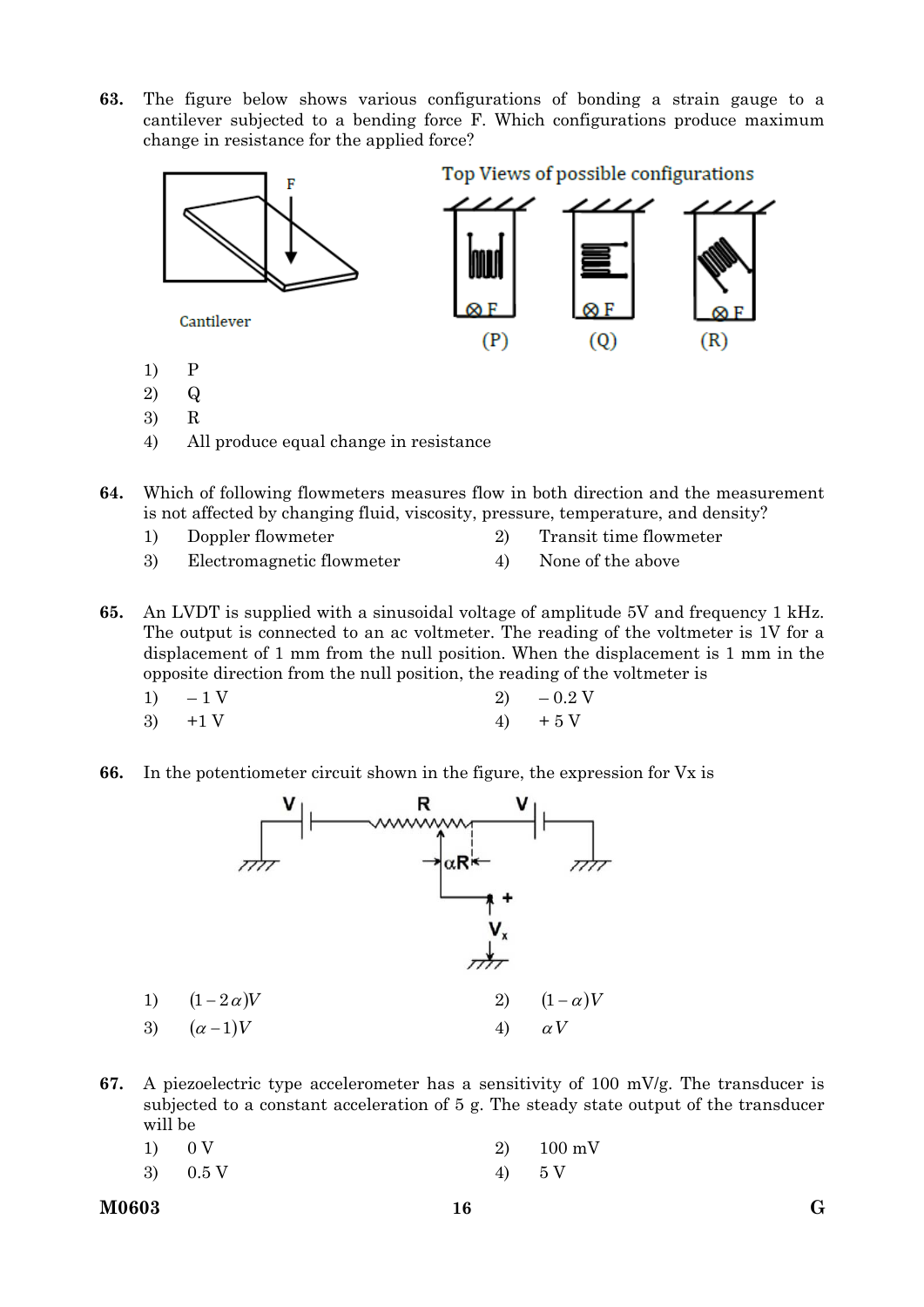**68.** In time-domain analysis, damping ratio  $\xi$  and peak overshoot  $M_p$ , are the measures of

- 1) relative stability 20 absolute stability
	-
- 3) speed of response 4) steady-state error
- 

**69.** The signal flow graph for a system is given below. The transfer function  $\frac{Y(s)}{X(s)}$  $U(s)$  $\frac{Y(s)}{Y(s)}$  is



**70.** Two systems with impulse responses  $h_1(t)$  and  $h_2(t)$  are connected in cascade. Then the overall impulse response of the cascaded system is given by

- 1) Product of  $h_1(t)$  and  $h_2(t)$
- 2) Sum of  $h_1(t)$  and  $h_2(t)$
- 3) Convolution of  $h_1(t)$  and  $h_2(t)$
- 4) Subtraction of  $h_2(t)$  from  $h_1(t)$

**71.** The unit step response of a network is  $(1 - e^{-\alpha t})$ , then its unit impulse response is

1) 
$$
\alpha e^{-\alpha t}
$$
  
\n2)  $\alpha^{-1} e^{-\alpha t}$   
\n3)  $(1 - \alpha^{-1})e^{-\alpha t}$   
\n4)  $(1 - \alpha)e^{-\alpha t}$ 

**72.** The block diagram of a feedback control system is shown in the figure. The overall closed loop gain *G* of the system is



1) 
$$
G = \frac{G_1 G_2}{1 + G_1 H_1}
$$
  
\n2)  $G = \frac{G_1 G_2}{1 + G_1 G_2 H_1}$   
\n3)  $G = \frac{G_1 G_2}{1 + G_1 G_2 H_1}$   
\n4)  $G = \frac{G_1 G_2}{1 + G_1 G_2 + G_1 G_2 H_1}$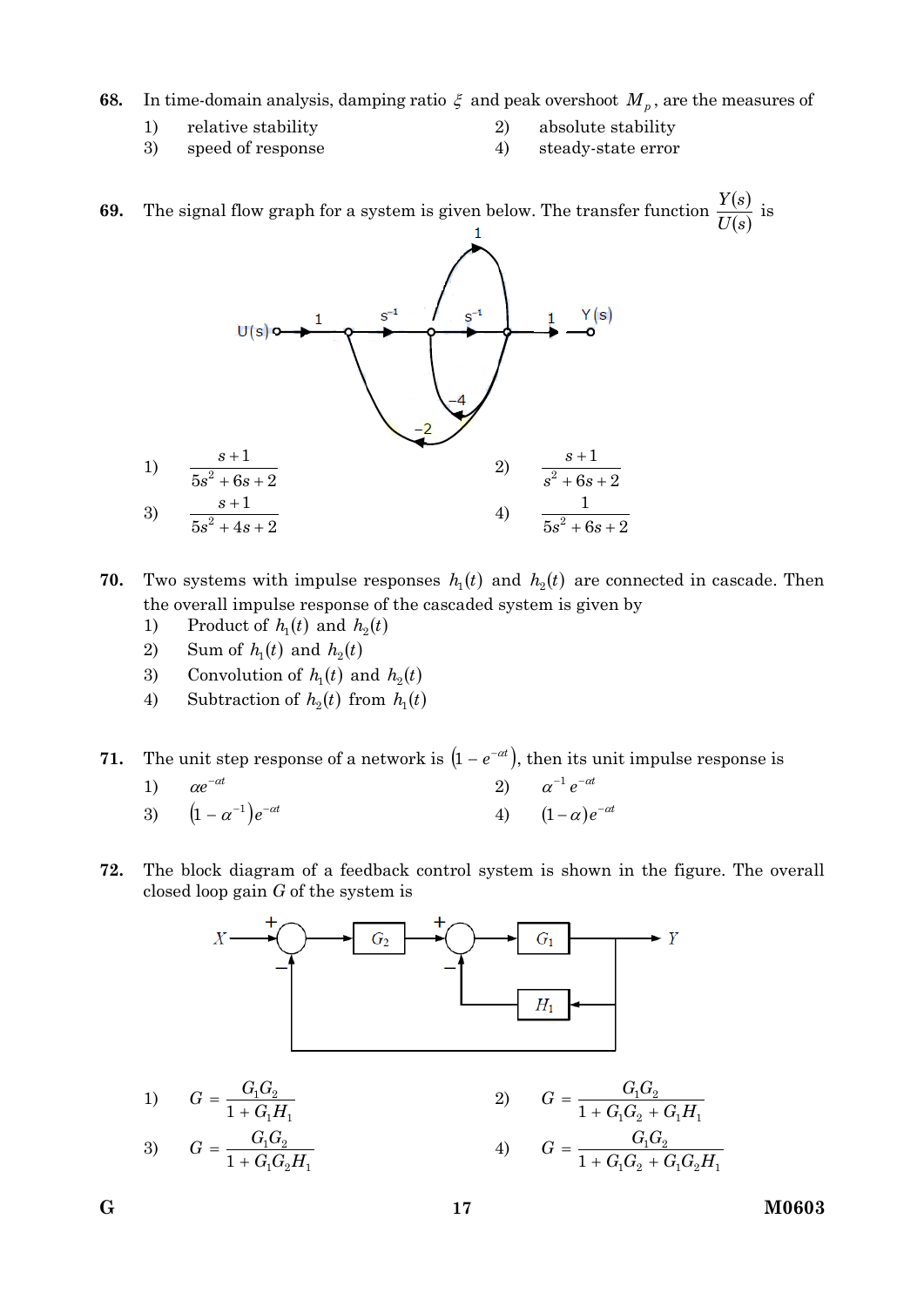**73.** The Nyquist plot of a stable transfer function *Gs* is shown in the figure are interested in the stability of the closed loop system in the feedback configuration shown.



Which of the following statements is TRUE?

- 1)  $G(s)$  is an all-pass filter
- 2)  $G(s)$  has a zero in the right-half plane
- 3)  $G(s)$  is the impedance of a passive network
- 4)  $G(s)$  is marginally stable

**74.** The settling time of the second order linear system is

- 1) 4 times the time constant of the system
- 2) 2 times the time constant of the system
- 3) equal to the time constant of the system
- 4) (1/4) times the time constant of the system
- **75.** The first two rows of Routh's table of a third-order characteristic equation are :

$$
\begin{array}{ccc}\ns^3 & 3 & 4\\
s^2 & 4 & 4\n\end{array}
$$

It can be inferred that the system has

- 1) one real pole in the right-half of *s*-plane
- 2) a pair of complex conjugate poles in the right-half of *s*-plane
- 3) a pair of real poles symmetrically placed around *s* = 0
- 4) a pair of complex conjugate poles on the imaginary axis of the *s*-plane

————————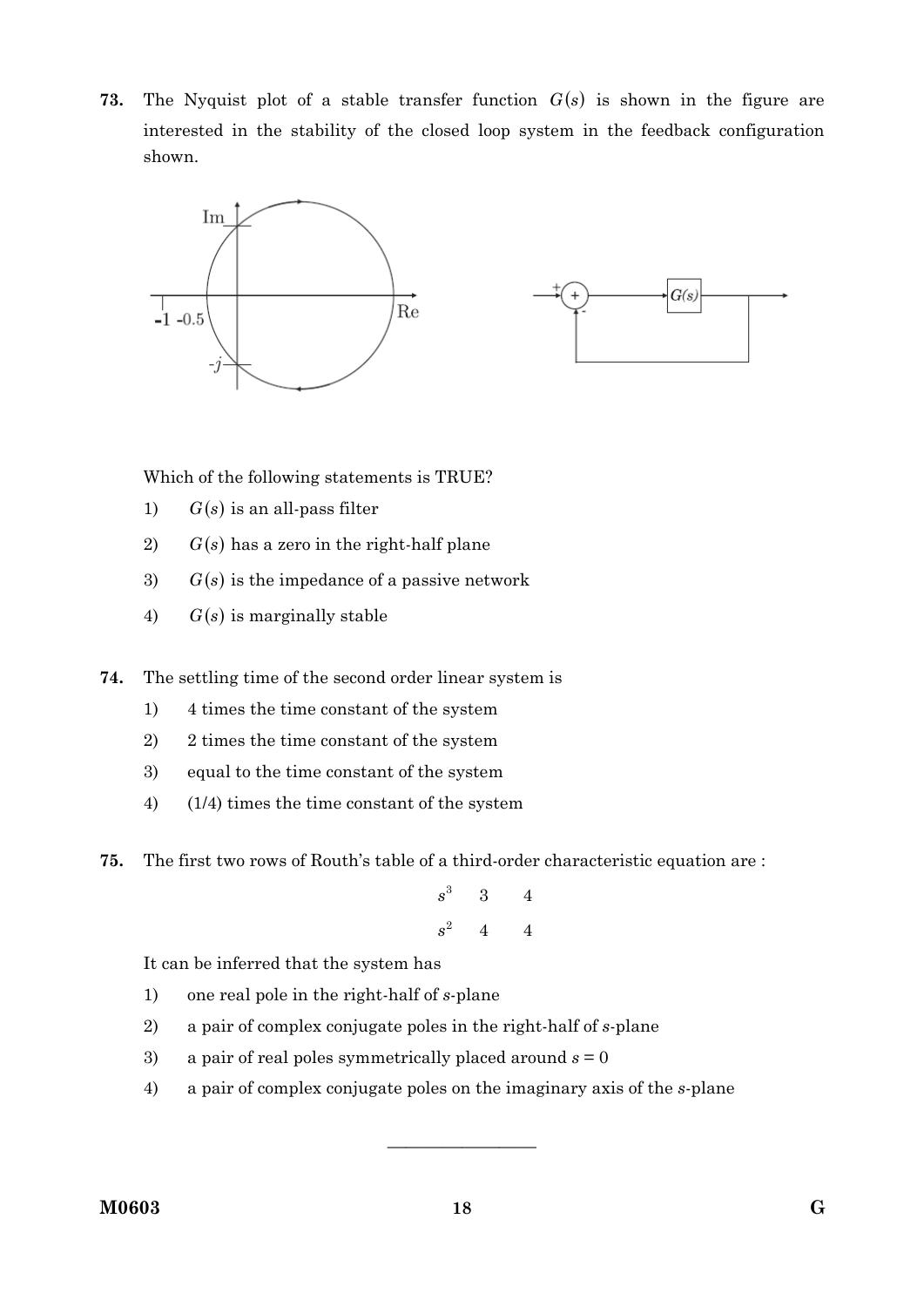## **ROUGH WORK**